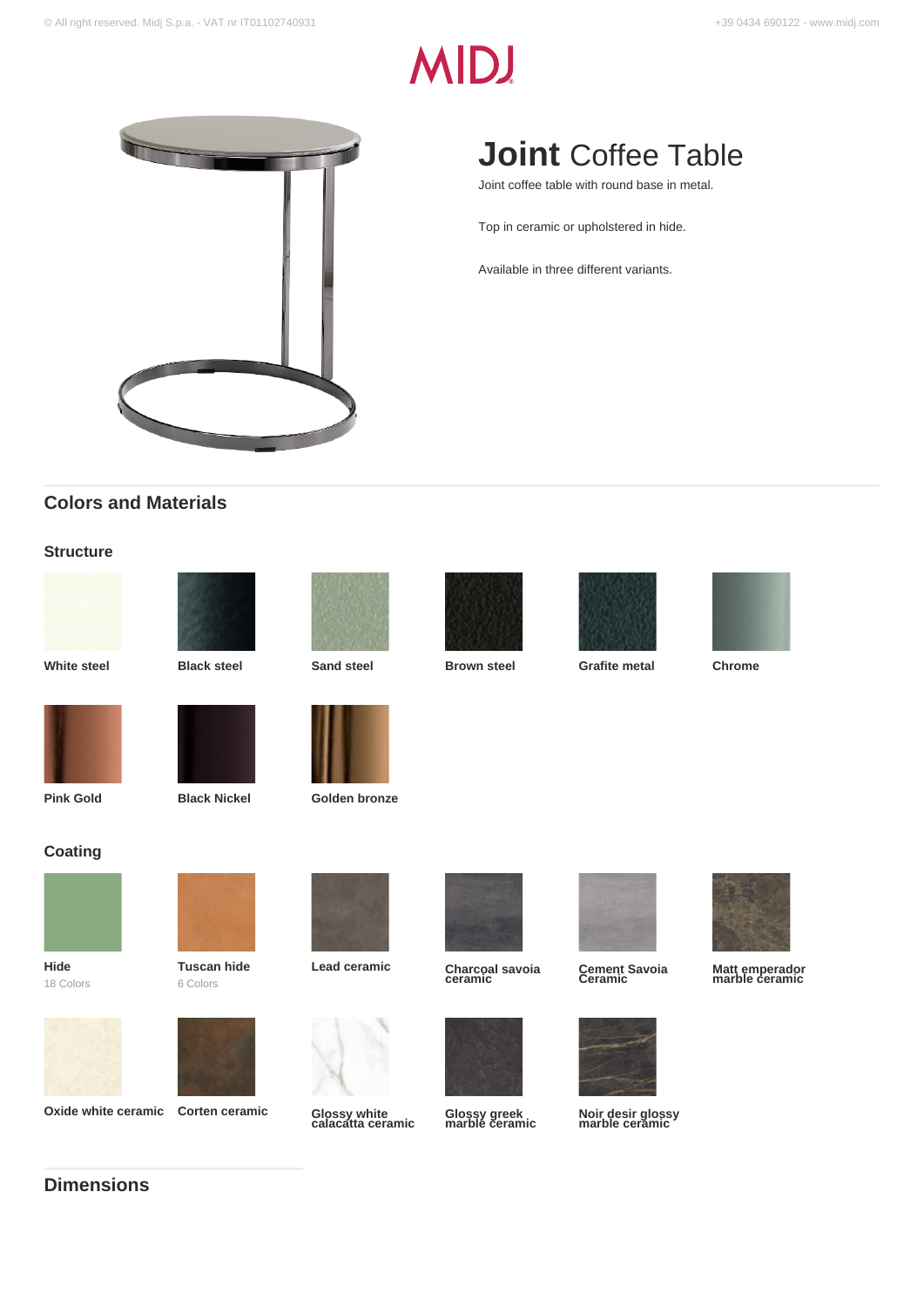## Volumetric Details

Weight 16 Kg Volume 0.21 mc Package 1

|                                         | A (cm)<br>(inch) | $B$ (cm)<br>(inch) | $C$ (cm)<br>(inch) |
|-----------------------------------------|------------------|--------------------|--------------------|
| H35 ø50<br>(cm)<br>(inch)               | 35<br>13.8       | 50<br>19.7         | 50<br>19.7         |
| H60 ø50<br>(cm)<br>(inch)               | 60<br>23.6       | 50<br>19.7         | 50<br>19.7         |
| $H35 \varnothing 100$<br>(cm)<br>(inch) | 35<br>13.8       | 100<br>39.4        | 100<br>39.4        |

## Downloads

[3D Joint H35 \(zip\)](https://www.midj.com/images/uploads/resources/joint-h35-3d.zip) [- https://www.midj.com/images/uploads/resources/joint-h35-3d.zip](https://www.midj.com/images/uploads/resources/joint-h35-3d.zip) [3D Joint H60 \(zip\)](https://www.midj.com/images/uploads/resources/joint-h60-3d.zip) [- https://www.midj.com/images/uploads/resources/joint-h60-3d.zip](https://www.midj.com/images/uploads/resources/joint-h60-3d.zip)

## Materials Certifications

Hide

FIRE RESISTANCE: CLASSE 1IM BS 5852 1-2

Hide is hygienic and practical, wear resistant and breathable. It is obtained from skin of cattle raised for food purposes, and subsequently treated with chromium salts. Any imperfections on the hide surface are a natural feature that guarantee its originality.

#### CLEANING AND MAINTENANCE

Dust the surface regularly, with a dry and soft cloth. In case of stains, use only a non-abrasive damp cloth, and gently rub the area by moving the cloth in a circular direction starting from the edges of the stain towards the center. We recommend to act promptly: a delay could compromise the cleaning result. Do not use products that contain solvents or alcohol since they can damage the surface. Dry immediately after treatment. For a good conservation of the product, avoid direct sunlight, that can alter it characteristics and color, as well as exposure to heat sources.

We recommend that you always test the cleaning method on a hidden part of the item to check the resistance of the color. These tips are cleaning recommendations and do not guarantee complete stain removal.

Colour samples are to be considered approximate for each product. Slight color differences between a lot and the other are to be considered normal.

## Materials Certifications

#### Tuscan hide

#### TYPE: NABUK TUSCAN HIDE

Nabuk Tuscan hide is obtained by working on the external part of the animal's skin, the fiore part. The surface is polished by using specific machinery, with the aim of obtaining a soft and velvety surface. Nabuk is a very fine hide, as only the best leathers are suitable for this type of processing, but at the same time it must

be carefully maintained. Small imperfections on the surface guarantee its originality and naturalness, and are not to be considered manufacturing defects. This material is not water repellent and fears humidity. To maintain the beauty of the original color, avoid putting the Nabuk Tuscan hide into contact with water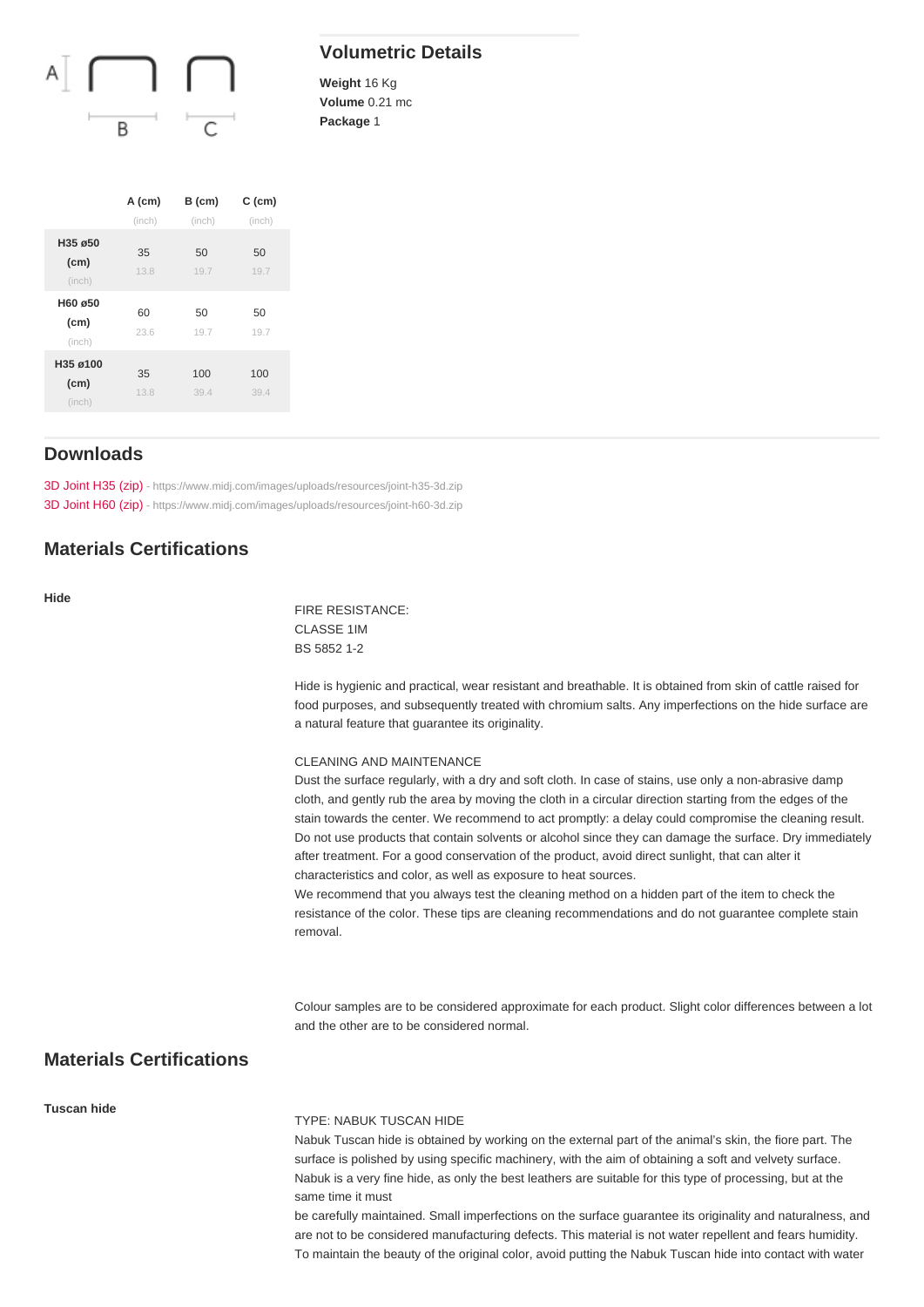or any other liquid. Absorption of liquid can lead to an alteration of the finish.

#### TYPE: FIORE TUSCAN HIDE

Fiore Tuscan hide is a high-quality natural material, and softness is its main feature. Hide is not afraid to show the signs of time, that contribute to make it a unique product. Possible imperfections such as scratches, scars or stains on its surface are a natural feature that guarantee its originality and quality. This material is not water repellent and fears humidity. To maintain the beauty of the original color, avoid putting the Fiore Tuscan hide into contact with water or any other liquid. Absorption of liquid can lead to an alteration of the finish.

#### CLEANING AND MAINTENANCE

Hide is a fine and durable material, but still needs special attention. Do not directly expose it to light or heat sources, in order to preserve its characteristics. Avoid damaging the surface with sharp objects. To clean it, use a soft brush such as those commonly used for clothing. Alternatively, it can also be used a soft and dry cloth. Do not use specific liquid products or conditioners to clean the hide.

## **Materials Certifications**

**Lead ceramic**

Ceramic tops give life to an extremely resistant top, suitable for placement in highly used environments. The properties that the ceramic tops include are high water repellency, heat resistance, scratch resistance and high durability.

#### CLEANING AND MAINTENANCE

For daily cleaning we recommend using a microfiber cloth, moistened with hot water and possibly neutral detergents, making sure to rinse them in case of use. Do not use abrasive scourers or cleaners. To remove any dried residues deposited on the surface, proceed with the use of a wooden or plastic scraper. Some types of stains, if not promptly removed, could leave a more or less visible permanent ring. In case of contact with acidic liquids (such as pure lemon juice) or highly pigmented liquids (such as red wine, coffee, Coke) remove promptly and rinse with a damp and clean cloth. The persistence of the stain over time hinders its complete removal. It is possible to use bleach to remove the most stubborn stains: with a damp cloth rub the surface for a few seconds. Most of the stains will no longer be visible within 2-3 minutes of application, then rinse with water and dry. These tips are cleaning recommendations and do not guarantee complete stain removal.

We recommend that you always test the cleaning method on a hidden part of the item to check the resistance of the material.

Colour samples are to be considered approximate for each product. Slight color differences between a lot and the other are to be considered normal.

## **Materials Certifications**

**Charcoal savoia ceramic**

Ceramic tops give life to an extremely resistant top, suitable for placement in highly used environments. The properties that the ceramic tops include are high water repellency, heat resistance, scratch resistance and high durability.

#### CLEANING AND MAINTENANCE

resistance of the material.

For daily cleaning we recommend using a microfiber cloth, moistened with hot water and possibly neutral detergents, making sure to rinse them in case of use. Do not use abrasive scourers or cleaners. To remove any dried residues deposited on the surface, proceed with the use of a wooden or plastic scraper. Some types of stains, if not promptly removed, could leave a more or less visible permanent ring. In case of contact with acidic liquids (such as pure lemon juice) or highly pigmented liquids (such as red wine, coffee, Coke) remove promptly and rinse with a damp and clean cloth. The persistence of the stain over time hinders its complete removal. It is possible to use bleach to remove the most stubborn stains: with a damp cloth rub the surface for a few seconds. Most of the stains will no longer be visible within 2-3 minutes of application, then rinse with water and dry. These tips are cleaning recommendations and do not guarantee complete stain removal. We recommend that you always test the cleaning method on a hidden part of the item to check the

Colour samples are to be considered approximate for each product. Slight color differences between a lot and the other are to be considered normal.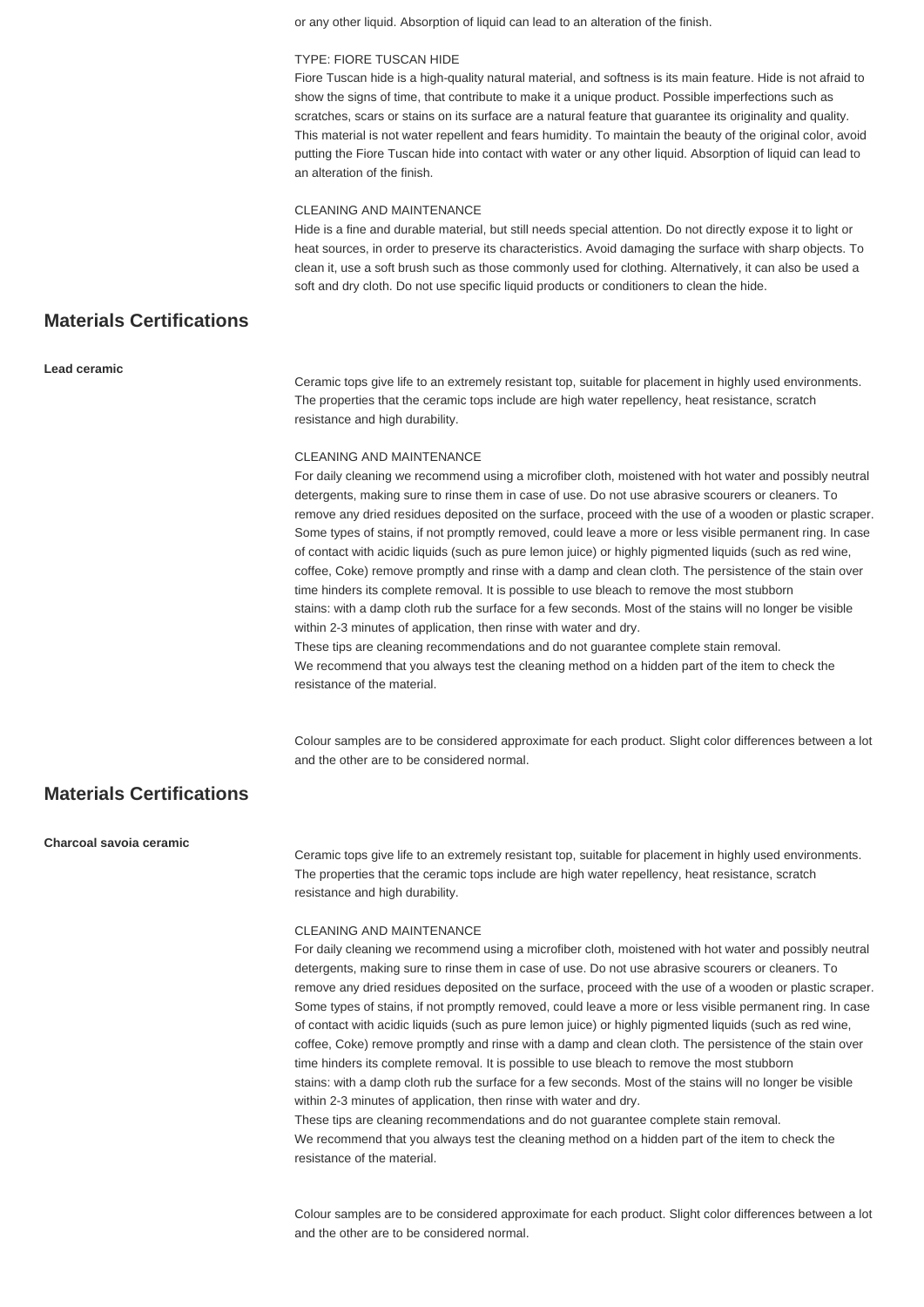## **Materials Certifications**

#### **Cement Savoia Ceramic**

Ceramic tops give life to an extremely resistant top, suitable for placement in highly used environments. The properties that the ceramic tops include are high water repellency, heat resistance, scratch resistance and high durability.

#### CLEANING AND MAINTENANCE

For daily cleaning we recommend using a microfiber cloth, moistened with hot water and possibly neutral detergents, making sure to rinse them in case of use. Do not use abrasive scourers or cleaners. To remove any dried residues deposited on the surface, proceed with the use of a wooden or plastic scraper. Some types of stains, if not promptly removed, could leave a more or less visible permanent ring. In case of contact with acidic liquids (such as pure lemon juice) or highly pigmented liquids (such as red wine, coffee, Coke) remove promptly and rinse with a damp and clean cloth. The persistence of the stain over time hinders its complete removal. It is possible to use bleach to remove the most stubborn stains: with a damp cloth rub the surface for a few seconds. Most of the stains will no longer be visible within 2-3 minutes of application, then rinse with water and dry. These tips are cleaning recommendations and do not guarantee complete stain removal.

We recommend that you always test the cleaning method on a hidden part of the item to check the resistance of the material.

Colour samples are to be considered approximate for each product. Slight color differences between a lot and the other are to be considered normal.

## **Materials Certifications**

## **Matt emperador marble ceramic** Ceramic combines elegance and resistance. The properties that the ceramic tops include are high water repellency, heat resistance, scratch resistance and high durability. CLEANING AND MAINTENANCE For daily cleaning we recommend using a microfiber cloth, moistened with hot water and possibly neutral detergents, making sure to rinse them in case of use. Do not use abrasive scourers or cleaners. To remove any dried residues deposited on the surface, proceed with the use of a wooden or plastic scraper. Some types of stains, if not promptly removed, could leave a more or less visible permanent ring. In case of contact with acidic liquids (such as pure lemon juice) or highly pigmented liquids (such as red wine, coffee, Coke) remove promptly and rinse with a damp and clean cloth. The persistence of the stain over time hinders its complete removal. It is possible to use bleach to remove the most stubborn stains: with a damp cloth rub the surface for a few seconds. Most of the stains will no longer be visible within 2-3 minutes of application, then rinse with water and dry. These tips are cleaning recommendations and do not guarantee complete stain removal. We recommend that you always test the cleaning method on a hidden part of the item to check the resistance of the material. Colour samples are to be considered approximate for each product. Slight color differences between a lot and the other are to be considered normal. **Materials Certifications Corten ceramic** Ceramic tops give life to an extremely resistant top, suitable for placement in highly used environments. The properties that the ceramic tops include are high water repellency, heat resistance, scratch

#### CLEANING AND MAINTENANCE

resistance and high durability.

For daily cleaning we recommend using a microfiber cloth, moistened with hot water and possibly neutral detergents, making sure to rinse them in case of use. Do not use abrasive scourers or cleaners. To remove any dried residues deposited on the surface, proceed with the use of a wooden or plastic scraper. Some types of stains, if not promptly removed, could leave a more or less visible permanent ring. In case of contact with acidic liquids (such as pure lemon juice) or highly pigmented liquids (such as red wine, coffee, Coke) remove promptly and rinse with a damp and clean cloth. The persistence of the stain over time hinders its complete removal. It is possible to use bleach to remove the most stubborn